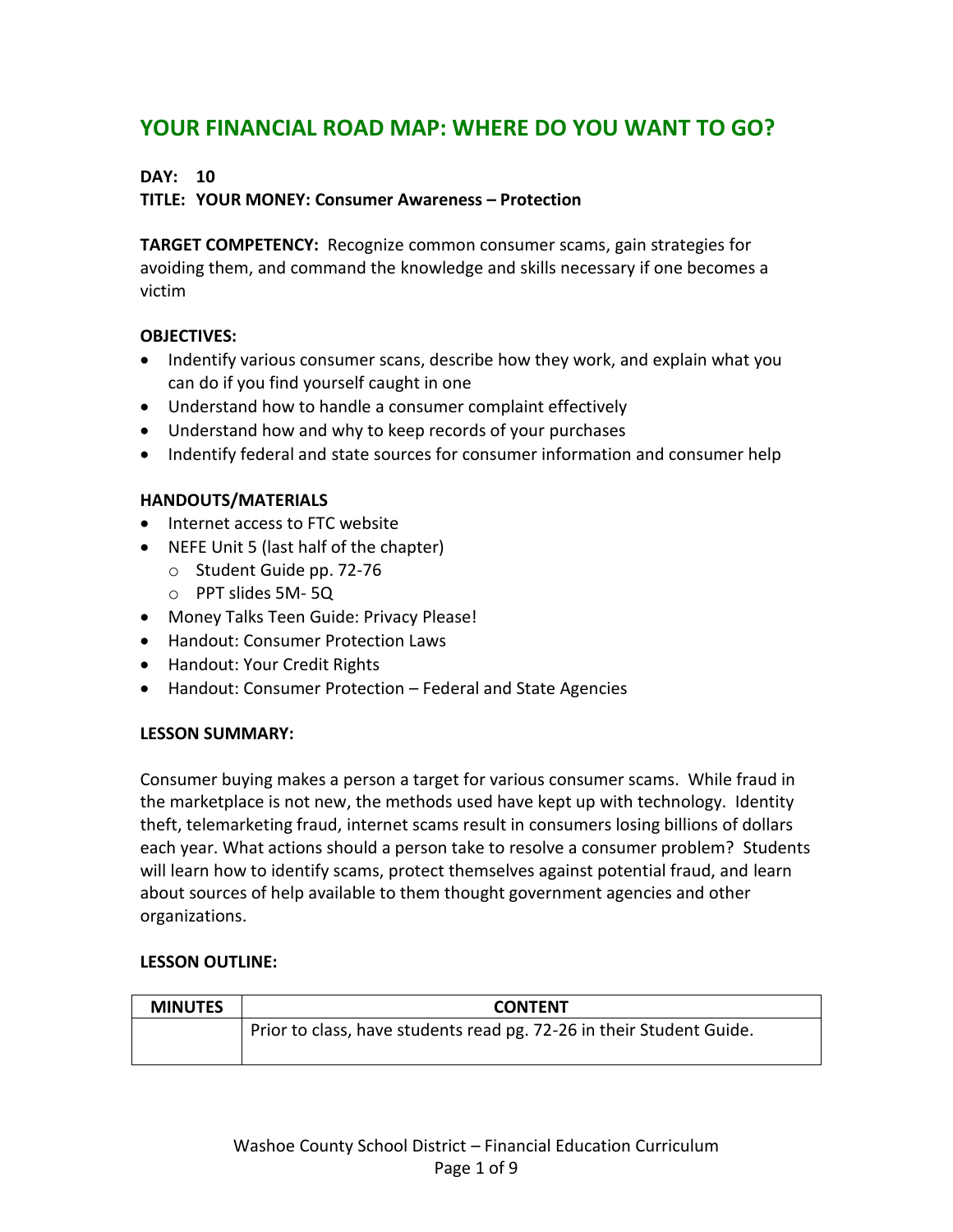| 7  | <b>Intro FRAUD &amp; SCAMS</b>                                                                                                                                                                                                                                                                                                                                                                                                                                                                                                                                                                                                                                                                                                                                                                                                           |
|----|------------------------------------------------------------------------------------------------------------------------------------------------------------------------------------------------------------------------------------------------------------------------------------------------------------------------------------------------------------------------------------------------------------------------------------------------------------------------------------------------------------------------------------------------------------------------------------------------------------------------------------------------------------------------------------------------------------------------------------------------------------------------------------------------------------------------------------------|
|    | Financial Fraud encompasses a wide range of illegal behavior and<br>everyone is affected by it. A government agency called the Federal<br>Trade Commission (FTC) is responsible for consumer protection. The FTC<br>protects consumers by educating them about advertising and consumer<br>fraud.                                                                                                                                                                                                                                                                                                                                                                                                                                                                                                                                        |
|    | Discussion questions:<br>What is consumer fraud?<br>What kinds of fraud have you heard of OR experienced?<br>What can we do to protect ourselves?<br>$\bullet$                                                                                                                                                                                                                                                                                                                                                                                                                                                                                                                                                                                                                                                                           |
|    | Financial fraud takes many different shapes, and fraudsters wear many<br>different masks. From mortgage scams that target the elderly, Ponzi<br>schemes that shock the world (Bernie Madoff), procurement fraud that<br>steals money from our nation's coffers, predatory lending that<br>discriminates against vulnerable communities (discussed in the Fringe<br>Banking lesson), securities fraud that undermines the trust and<br>transparency of our markets, and the list goes on.                                                                                                                                                                                                                                                                                                                                                 |
|    | In this lesson, we're going to focus on the frauds and scams that have the<br>greatest impact on young adults.                                                                                                                                                                                                                                                                                                                                                                                                                                                                                                                                                                                                                                                                                                                           |
| 20 | <b>Identity Theft</b>                                                                                                                                                                                                                                                                                                                                                                                                                                                                                                                                                                                                                                                                                                                                                                                                                    |
|    | As one of the fastest growing crimes in the U.S., identity theft affects 9<br>million Americans each year, according to the FTC. Altogether, identity<br>theft victims will lose more than \$5 billion dollars this year alone. Being a<br>teenager doesn't' mean you're safe. In fact, you may be at even greater<br>risk. Since most teens don't have a credit record, thieves can open brand<br>new accounts in your name and you won't even know it. If this happens<br>to you, you may not find out for years until you try to get a loan. Because<br>you are just starting your credit history, your whole financial future is at<br>risk. And, if you don't have a driver's license, a thief could use your Social<br>Security number to apply for one, and you'll only find out when you apply<br>for and then denied a license. |
|    | Watch 3-4 short videos from the Federal Trade Commission (FTC):<br>http://www.stopfraud.gov/multimedia.html                                                                                                                                                                                                                                                                                                                                                                                                                                                                                                                                                                                                                                                                                                                              |
|    | 1. Deter, Detect, Defend (Identity Theft) - about 9 minutes                                                                                                                                                                                                                                                                                                                                                                                                                                                                                                                                                                                                                                                                                                                                                                              |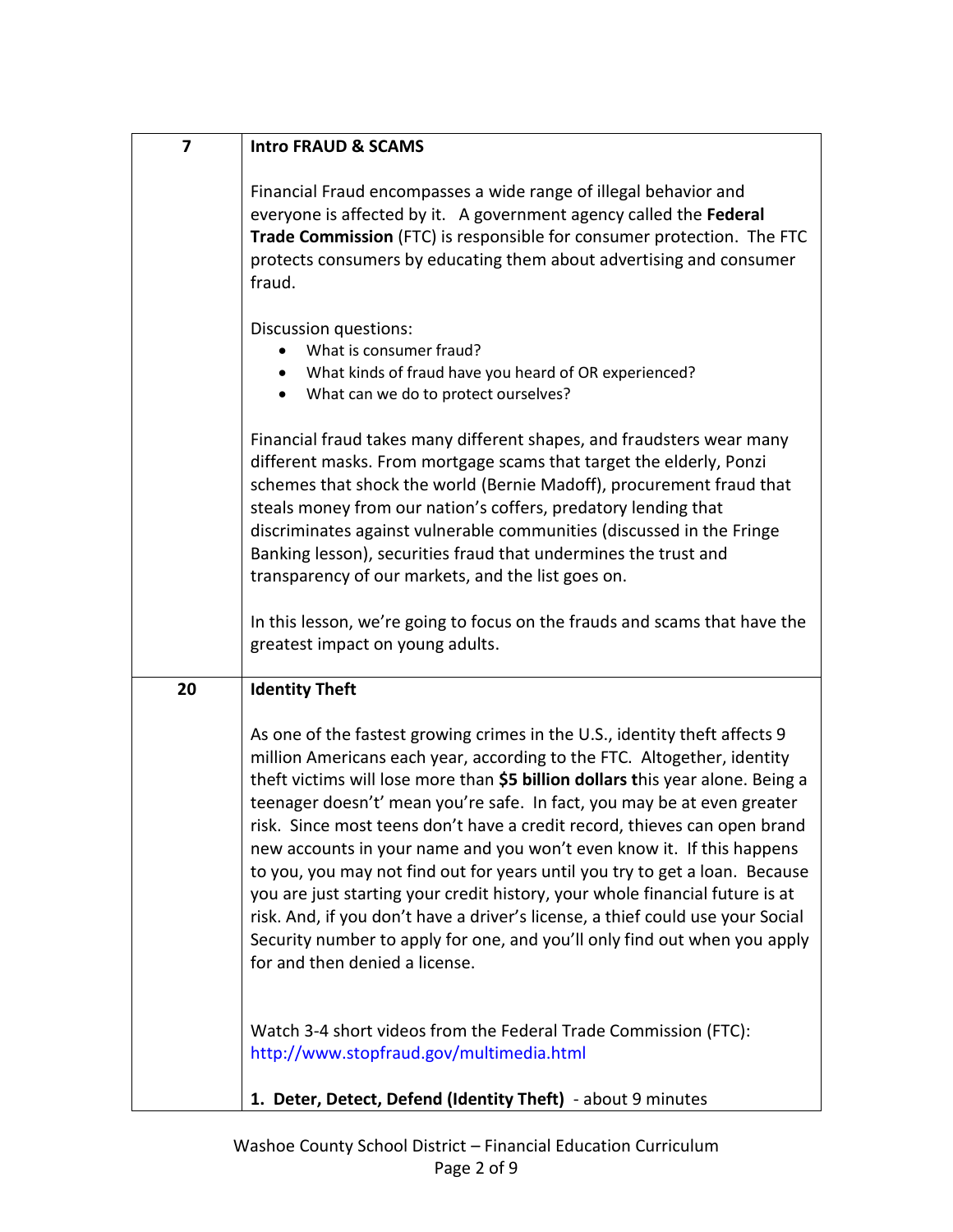|    | The topic of Identity Theft is covered, along with helpful hints on how to<br>proactively protect yourself from Identity Theft scammers. It is also a<br>good follow up to the lesson on credit reports.                                                                                                              |
|----|-----------------------------------------------------------------------------------------------------------------------------------------------------------------------------------------------------------------------------------------------------------------------------------------------------------------------|
|    | Review with students what to do if they become victims of Identify Theft:<br>1. Call all three credit agencies and put a Fraud Alert on your record.<br>2. Close any account that's been tampered with (credit card, email,<br>etc)                                                                                   |
|    | 3. Call security/fraud divisions of those accounts to report illegal<br>activity.                                                                                                                                                                                                                                     |
|    | 4. File a police report                                                                                                                                                                                                                                                                                               |
|    | 5. Contact the FTC                                                                                                                                                                                                                                                                                                    |
|    | 2. Wire Transfer Fraud - about 2 minutes                                                                                                                                                                                                                                                                              |
|    | Note: This scam happened in an episode on MTV's Teen Mom. It's a real<br>life example of a Craigslist scam that happened to one of their "peers."<br>The pop-cultural reference might spark an interesting discussion. For<br>more info: http://kcbbb.blogspot.com/2010/08/farrahs-car-sale-scam-on-<br>teen-mom.html |
|    | 3. Phishing Scams - about 1 minute                                                                                                                                                                                                                                                                                    |
|    | Short, but amusing video about a credit card phishing scam.                                                                                                                                                                                                                                                           |
|    | 4. How to File a Complaint $-$ about 2 minutes                                                                                                                                                                                                                                                                        |
|    | http://www.stopfraud.gov/multimedia.html                                                                                                                                                                                                                                                                              |
|    | This fun video tells you how to file a complaint with the Federal Trade                                                                                                                                                                                                                                               |
|    | Commission and report or protect yourself against fraud.                                                                                                                                                                                                                                                              |
|    | 5. Review NV's Identity Theft and Credit Freeze Laws:                                                                                                                                                                                                                                                                 |
|    | http://ag.state.nv.us/idtheft/idtheft.htm                                                                                                                                                                                                                                                                             |
| 15 | Fraud: How to Prevent It and What to Do If You Can't                                                                                                                                                                                                                                                                  |
|    | Choose one of the following lessons recommendations:                                                                                                                                                                                                                                                                  |
|    | NEFE Curriculum Unit 5 (pp. 72-26 in their Student Guide)                                                                                                                                                                                                                                                             |
|    | Review PPT (5M-5Q) and discuss differing kinds of fraud and scams;                                                                                                                                                                                                                                                    |
|    | emphasize the 5 steps to take in the event that your identity is stolen:                                                                                                                                                                                                                                              |
|    | 1. Cancel credit card(s)                                                                                                                                                                                                                                                                                              |
|    | 2. Call one the credit bureaus and report fraud                                                                                                                                                                                                                                                                       |
|    | 3. Request a copy of your credit report, which is free because you                                                                                                                                                                                                                                                    |
|    | have placed a fraud alert on your file.<br>4. Report to police                                                                                                                                                                                                                                                        |
|    | 5. File a claim with the FTC                                                                                                                                                                                                                                                                                          |
|    | NOTE: NEFE slides say report your stolen SSN and request a new<br>$\circ$                                                                                                                                                                                                                                             |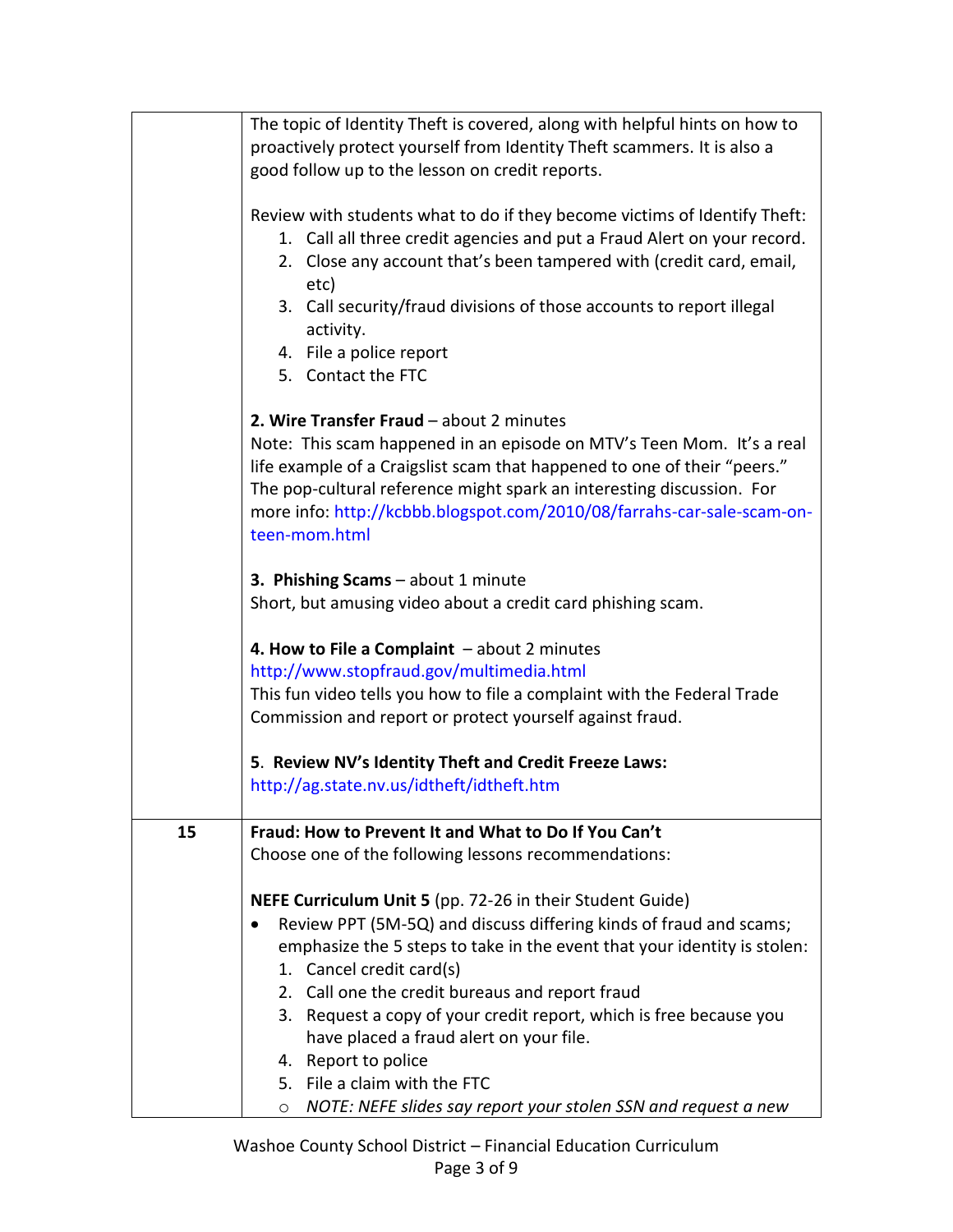| one – this is a last resort and ONLY IF it is clear your SSN has been                                                                              |
|----------------------------------------------------------------------------------------------------------------------------------------------------|
| compromised.                                                                                                                                       |
| Discuss Exercise 5H as a class                                                                                                                     |
| Break into pair and take turns completing Exercise 5I; ask for                                                                                     |
| examples to share with the whole class                                                                                                             |
|                                                                                                                                                    |
| $<$ OR $>$                                                                                                                                         |
| <b>Money Talks Teen Guide series: Privacy Please!</b>                                                                                              |
| Download and distribute copies of this 8-page guide.                                                                                               |
| Take Identity Theft Quiz (and total your own score). Ask the students                                                                              |
| to stand up based on their "risk" score. Ask them if they were                                                                                     |
| surprised at their score?                                                                                                                          |
| Read "How Thieves Work" to understand the different kinds of fraud<br>$\bullet$                                                                    |
| and scams looking a victim: skimming, dumpster diving, computer                                                                                    |
| spyware, account redirection, phishing, pharming, wireless hacking,                                                                                |
| stealing, shoulder surfing.                                                                                                                        |
| In the "Keep It Safe" section, review the 19 strategies for protecting<br>$\bullet$                                                                |
| your identity. Ask the students if they can think of any others (ideas:                                                                            |
| changing your passwords at least once a year, using different                                                                                      |
| passwords for banks and credit card site than you use with video                                                                                   |
| games, etc, don't use your birthday as your PIN, etc.)                                                                                             |
| Review five steps to take in the event that your identity is stolen (p. 8)                                                                         |
| Your Rights and the Law                                                                                                                            |
|                                                                                                                                                    |
| In addition to the FTC and the newly-created CFPB (discussed yesterday),                                                                           |
| there are a host of federal and state agencies that are working to protect<br>the interests of consumers from bad business practices. Today, we're |
| going to review a few key consumer protection laws and the agencies                                                                                |
| that help enforce them:                                                                                                                            |
| <b>Fair Credit Reporting Act</b>                                                                                                                   |
| Fair Credit Billing Act                                                                                                                            |
| <b>Equal Credit Opportunity Act</b>                                                                                                                |
| <b>Fair Debt Collection Practices Act</b><br>$\bullet$                                                                                             |
| Truth In Lending Act<br>$\bullet$                                                                                                                  |
| <b>Fair Housing Act</b>                                                                                                                            |
|                                                                                                                                                    |
| Overview of credit protection laws:                                                                                                                |
| http://www.federalreserve.gov/creditcard/regs.html                                                                                                 |
| Activity: Have student review the Consumer Protection Laws handout. As                                                                             |
| a class, brainstorm possible scenarios when each of these laws may have                                                                            |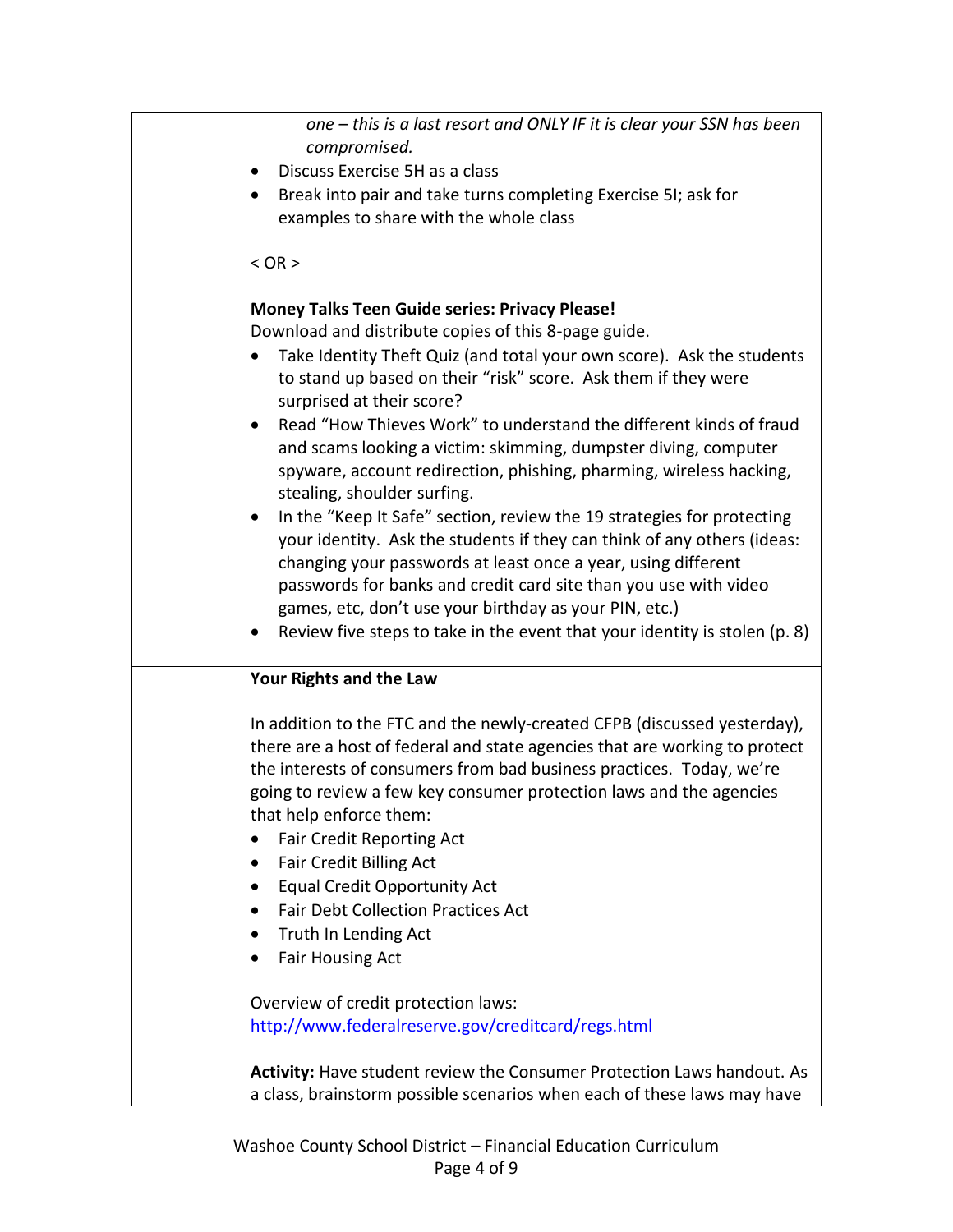|   | been broken. In each scenario, what should the victim do (or who should<br>s/he contact)? (Also, Federal Reserve Bank has a brochure:                                                                                                                                                                                                                                                                                                                                                                                                                                                                                                                                               |
|---|-------------------------------------------------------------------------------------------------------------------------------------------------------------------------------------------------------------------------------------------------------------------------------------------------------------------------------------------------------------------------------------------------------------------------------------------------------------------------------------------------------------------------------------------------------------------------------------------------------------------------------------------------------------------------------------|
|   | http://www.frbsf.org/publications/consumer/creditrights.pdf).                                                                                                                                                                                                                                                                                                                                                                                                                                                                                                                                                                                                                       |
|   | Review the handout: Consumer Protection - Federal and State Agencies.<br>(Or create PPT slides to present the different agencies).                                                                                                                                                                                                                                                                                                                                                                                                                                                                                                                                                  |
|   | Activity: Visit Nevada's Fright Fraud website to review this local resource<br>with students. Walk through where and how to locate information on the<br>website. You may want to review examples of scams not already<br>discussed (like the Social Media Scams).<br>http://fightfraud.nv.gov/SocialMediaScams new.htm#IQ                                                                                                                                                                                                                                                                                                                                                          |
|   | Homework: Listen to Anatomy of a Bank Turn Over (13 min) to learn<br>more about the FDIC (radio segment featured on All Things Considered)<br>http://www.npr.org/templates/story/story.php?storyId=102384657<br>Homework: Research and write a brief history of one of laws or agencies<br>that focuses on Consumer Protection. What prompted the law and/or<br>agency to be created? What national events were happening that<br>precipitated the actions?                                                                                                                                                                                                                         |
|   | $<$ OR $>$                                                                                                                                                                                                                                                                                                                                                                                                                                                                                                                                                                                                                                                                          |
|   | Homework: Listen to Anatomy of a Bank Turn Over (13 min) to learn<br>more about the FDIC (radio segment featured on All Things Considered)<br>http://www.npr.org/templates/story/story.php?storyId=102384657                                                                                                                                                                                                                                                                                                                                                                                                                                                                        |
| 5 | <b>Assessment</b>                                                                                                                                                                                                                                                                                                                                                                                                                                                                                                                                                                                                                                                                   |
|   | Determine if these statements are True or False:<br>If you're a victim of identity theft, you may not find out for years -<br>until you apply for a loan or credit.<br>Phishing is when a person (or an email message) says there is a<br>problem with your account and requests that you "verify" your<br>information with them.<br>Victims of identity theft should place a fraud alert on their credit file<br>by calling one of the three major credit reporting agencies.<br>The Fair Credit Act was designed to help the credit card companies<br>determine if a potential consumer was a safe credit risk.<br>The Federal Reserve Bank is the "bank to all the other banks." |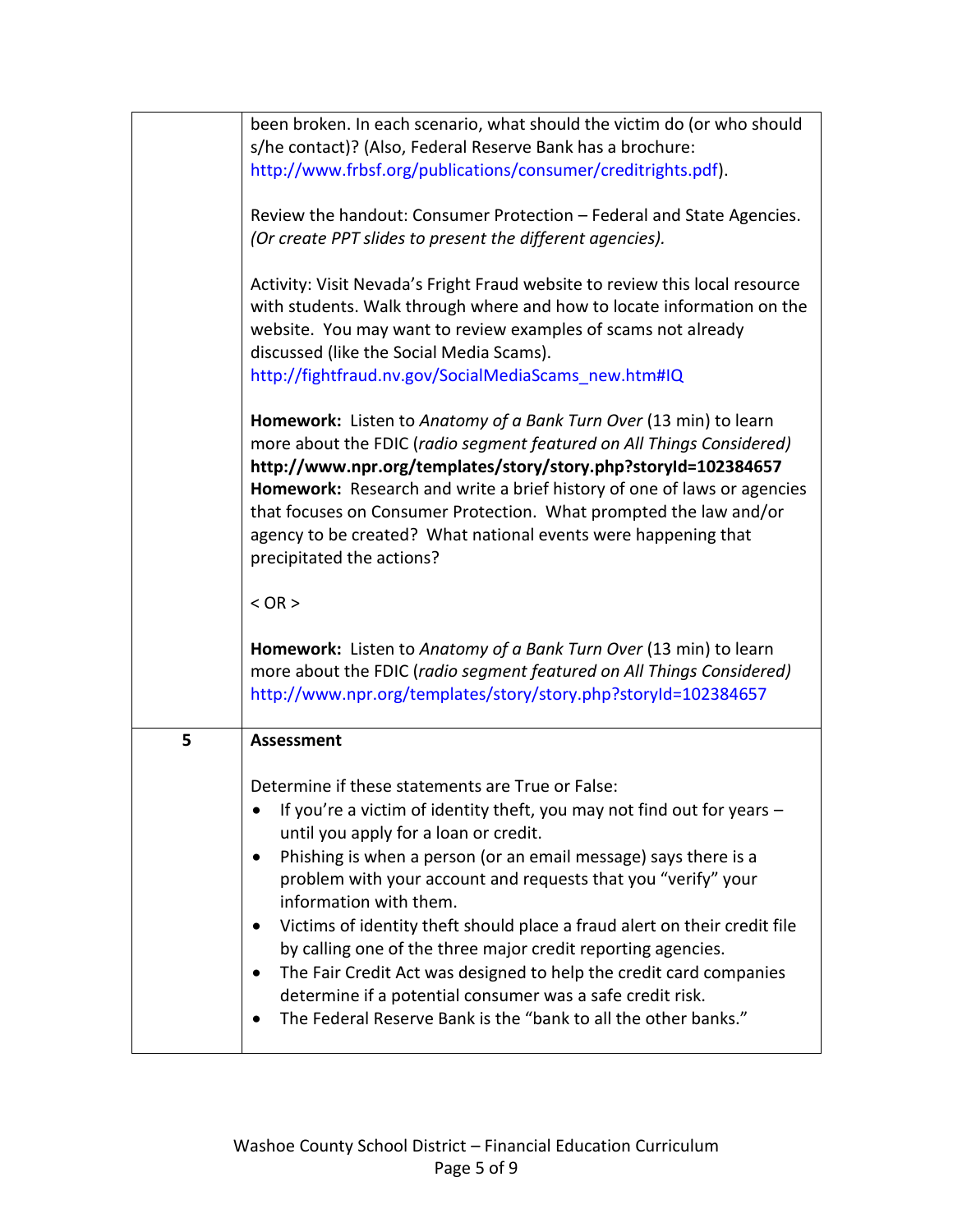#### **HOMEWORK:**

1. See suggestions at the end of the document

2. Listen to NPR segment: *Anatomy of a Bank Turn Over* (13 min) to learn more about the FDIC. <http://www.npr.org/templates/story/story.php?storyId=102384657>

3. Research and write a brief history of one of laws or agencies that focuses on Consumer Protection. What prompted the law and/or agency to be created? What national events were happening that precipitated the actions?

### **ADDITIONAL RESOURCES:**

**Financial Fraud Enforcement Task Force** <http://www.stopfraud.gov/protect-massmarket.html>

### **Federal Reserve Bank – Brochure on Credit Rights**

<http://www.frbsf.org/publications/consumer/creditrights.pdf>

### **FDIC: Federal Deposit Insurance Corporation**

<http://www.fdic.gov/consumers/theft/>

 **FDIC – Smart Start: Money Management for Teens** [http://www.fdic.gov/consumers/consumer/news/cnsum06/sum\\_06\\_color.pdf](http://www.fdic.gov/consumers/consumer/news/cnsum06/sum_06_color.pdf) A 12-page "mini-manual" that provides a brief overview of basic money management needs for teens. Specifically, in covers identity theft and provides a section explaining the FDIC and it role in fraud prevention. It contains a short money quiz.

### **Federal Trade Commission (FTC)**

#### www.ftc.gov/consumer

The Federal Trade Commission (FTC) (www.ftc.gov/consumer) offers free Publications on credit cards, billing rights and how to avoid credit card fraud.

### **The National Fraud Information Center**

#### www.fraud.org

The National Fraud Information Center, a project of the National Consumers League, offers advice and prevention tips (1 -800-867-7060)

#### State Resources:

**Nevada Consumer Affairs Division**, State Attorney General's Office http://ag.state.nv.us/org/bcp/cadinfo.htm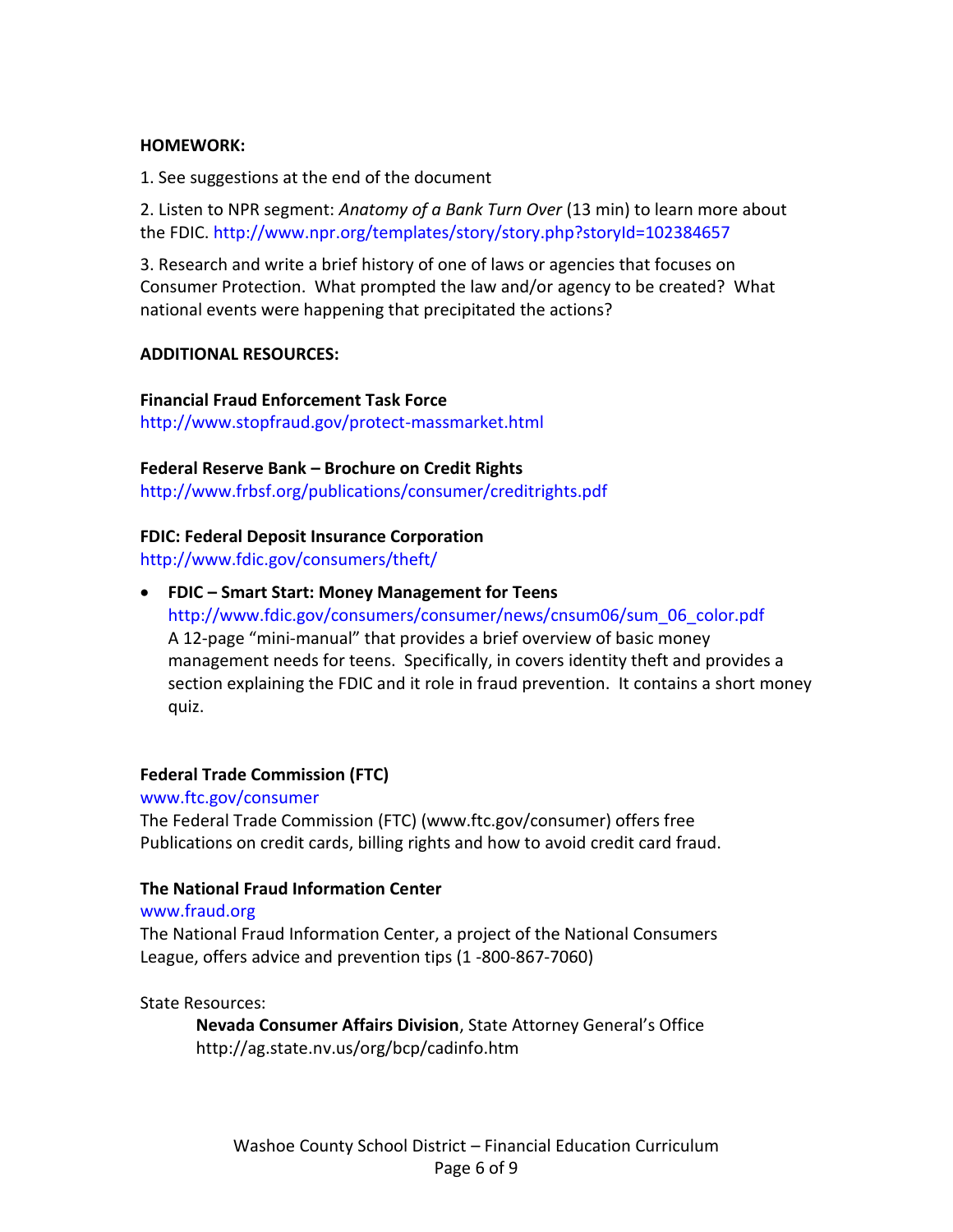The Nevada Consumer Affairs Division and its administrative duties have been temporarily eliminated by Assembly Bill 561 implementing the Governor's recommendation to the 2009 Nevada State Legislature.

# **Bureau of Consumer Protection (BCP),** State Attorney General's Office <http://ag.state.nv.us/org/bcp/bcp.htm>

BCP enforces various consumer protection statutes, in particular deceptive trade and antitrust laws, through the filing of lawsuits on behalf of the State of Nevada and the public good. BCP can not represent individual consumers in these lawsuits, nor can BCP assist individual consumers with their own private legal disputes.

**Nevada Fight Fraud** – sponsored by the Department of Business and Industry <http://fightfraud.nv.gov/>

### **Nevada Council on Economic Education**

[http://www.nvcee.org/teacher\\_resources.htm](http://www.nvcee.org/teacher_resources.htm)

### **Consumer Action**

[www.consumer-action.org](http://www.consumer-action.org/)

### **Practical Money Skills (Teens) – Lesson 11 on Consumer Awareness**

[https://www.practicalmoneyskills.com/foreducators/lesson\\_plans/teens.php](https://www.practicalmoneyskills.com/foreducators/lesson_plans/teens.php) Provides a complete lesson plan on the topic, but does cover specific consumer protection laws and agencies identified in SB 317.

# **HOMEWORK Suggestions:**

# **1. The FRAUD Essay, an exercise in critical viewing.**

Today's lesson covered fraud and how identify and hopefully, avoid it. Greed and the lure of wealth can tempt people to ignore what they know to be right and wrong. But do people ever commit financial fraud for other reasons?

### **Directions:**

Select a movie from the list below (most area available at the library, Netflix or Hulu.com). After you watch the movie, you will write a response (2 pages) which should address some (or all) of the follow points:

- What was the fraud, wrong doing, or crime portrayed in the movie?
- What motivated the character(s) to commit fraud or participate in illegal activity? Were the characters always aware that what they were doing was wrong? Were their motives merely greed?
- Was it difficult for others to discover the fraud? How were those committing the crime or fraud eventually caught?
- Who in the film was hurt by the fraudulent or illegal actions committed?

Washoe County School District – Financial Education Curriculum Page 7 of 9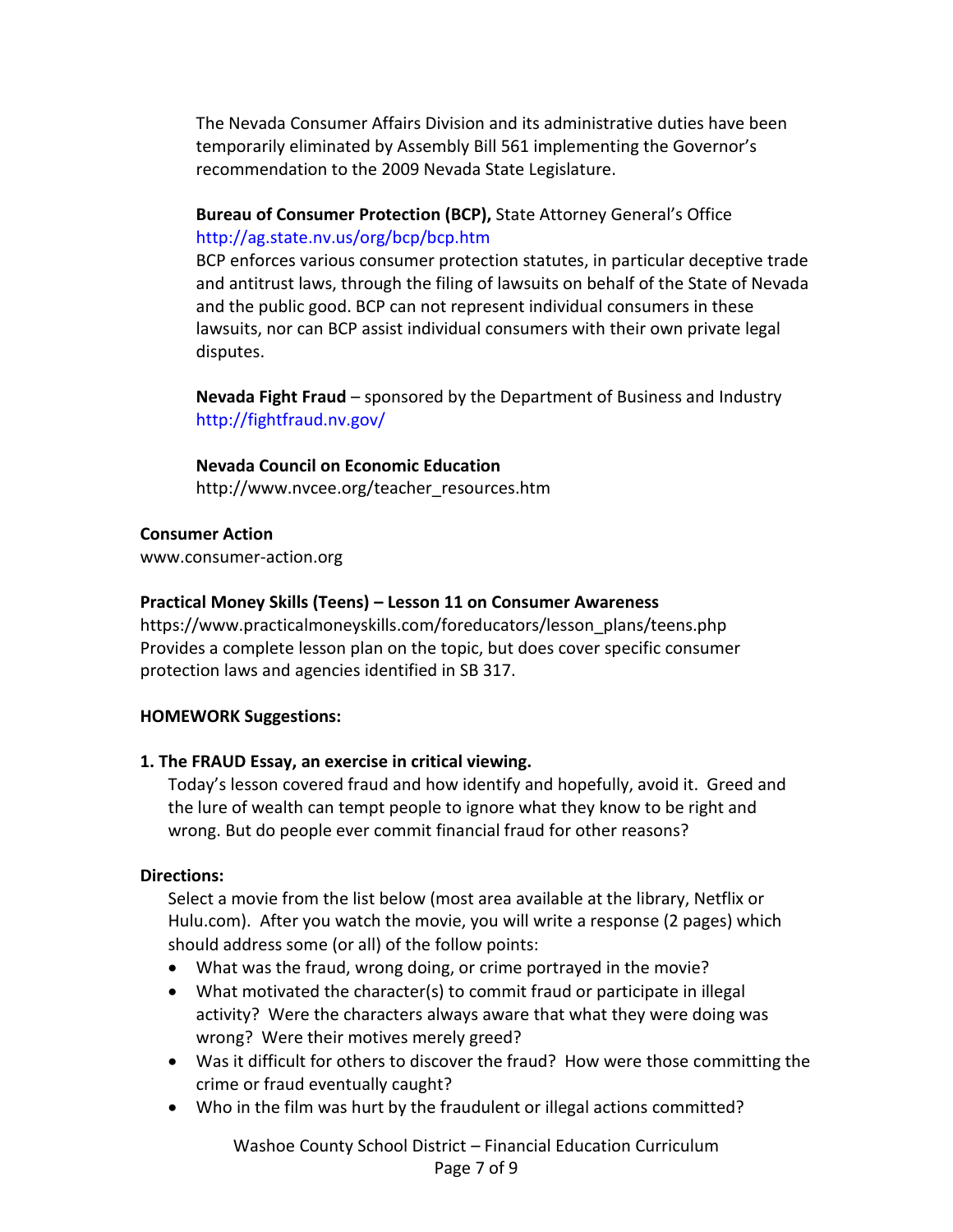- Are there any admirable characters in the film? Explain their role or actions.
- What is your personal response or reaction to the film?

Responses should be written in essay format, not as answers to questions.

#### **Movie Options (or suggest one of your own):**

Wall Street Catch Me If You Can Boiler Room Glen Rogue Trader Glengarry Glen Ross Enron: The Smartest Guys in the Room\* Maxed Out\* \* *limited or no profanity or adult material*

### **2. This American Life – The Giant Pool of Money (podcast – 57 minutes)**

[http://www.thisamericanlife.org/radio-archives/episode/355/the-giant-pool-of](http://www.thisamericanlife.org/radio-archives/episode/355/the-giant-pool-of-money)[money](http://www.thisamericanlife.org/radio-archives/episode/355/the-giant-pool-of-money)

A special program about the housing crisis produced in a special collaboration with *NPR News*. We explain it all to you. Assign the students to listen to this 57 minute, then answer these questions in a classroom discussion (or assign as an essay).

- What does the housing crisis have to do with the turmoil on Wall Street?
- Why did banks make half-million dollar loans to people without jobs or income?
- Why is everyone talking so much about the 1930s?

# **3. Understanding the Financial Crisis: Different perspectives on the roots of the recent Wall Street credit crisis.**

Assign students to read the articles below and ask them to outline the different points of view about the causes of the recent financial crisis. The first article is from a more conservative, "institutional" perspective, while the second one presents arguments from a liberal point of view. Facilitate a classroom discussion about the strengths and weaknesses of each argument. Alternatively, assign this as an essay and encourage students to look for more sources of information/explanation.

# **1. Federal Reserve Bank**

Information and analysis on what caused the [financial crisis](http://www.frbsf.org/econanswers/crisis.htm)**,** what the [Fed did in](http://www.frbsf.org/econanswers/response.htm)  [response](http://www.frbsf.org/econanswers/response.htm)**,** and what th[e road ahead](http://www.frbsf.org/econanswers/ahead.htm) might look like. <http://www.frbsf.org/econanswers/>

### **2. Institute for Policy Studies – Economic Meltdown Funnies**

Washoe County School District – Financial Education Curriculum Page 8 of 9